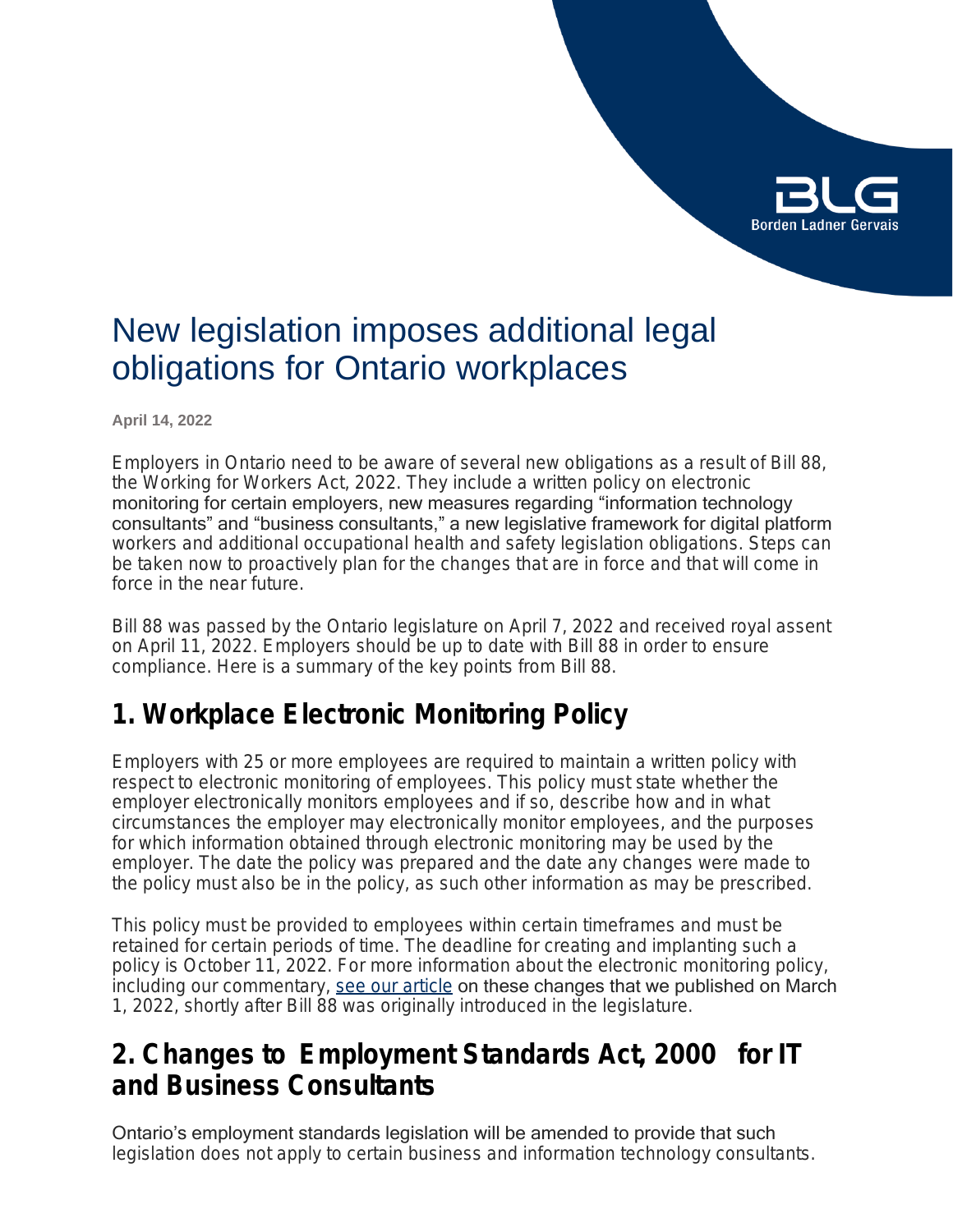

Bill 88 defines what constitutes a business consultant and an information technology consultant, as well as the requirements that must be met in order for Ontario's employment standards legislation not to apply to such persons. These amendments will come in force on January 1, 2023.

### **3. New** *Digital Platform Workers' Rights Act*

Bill 88 enacts the *Digital Platform Workers' Rights Act*. The purpose of this new legislation is to establish rights for workers who perform digital platform work including a right to information, recurring pay period and pay day, minimum wage, notice of removal from an operator's digital platform, resolve disputes in Ontario, reprisal, director liability, complaints and enforcement.

Digital platform work is defined to mean the provision of for payment ride share, delivery, courier or other prescribed services by workers who are offered work assignments by an operator through the use of a digital platform.

This new legislation will come into force on a day to be named by the government.

### **4.** *Occupational Health and Safety Act* **(OHSA)**

Bill 88 also amends the OHSA to require employers to provide naloxone kits and comply with related requirements if the employer becomes aware, or ought reasonably to be aware, that there may be a risk of a worker having an opioid overdose at a workplace where that worker performs work for the employer, or where the prescribed circumstances exist. This change will come into force on a day to be named by the government.

Other changes to the OHSA include that the increase of the limitation period of which a prosecution must be instituted from 1 to 2 years and raising maximum fines to directors and officers under the OHSA from \$100,000 to \$1.5 million for directors and officers of corporation and to \$500,000 for other individuals, and implements a list of aggravating factors to be considered in determining a penalty. Many of those changes will come into force on July 1, 2022, although certain changes regarding service of order and decisions are in force effective April 11, 2022.

### **5.** *Fair Access to Regulated Professions and Compulsory Trades Act, 2006*

Bill 88 also amends the *Fair Access to Regulated Professions and Compulsory Trades Act, 2006* to establish timelines within which regulated professions must respond to applications for registration from domestic labour mobility applicants unless an exemption is granted from the requirement. This amendment is in force effective April 11, 2022.

To plan for the implementation and integration of these changes into your workplace, contact a member of our **Labour and Employment Group**.